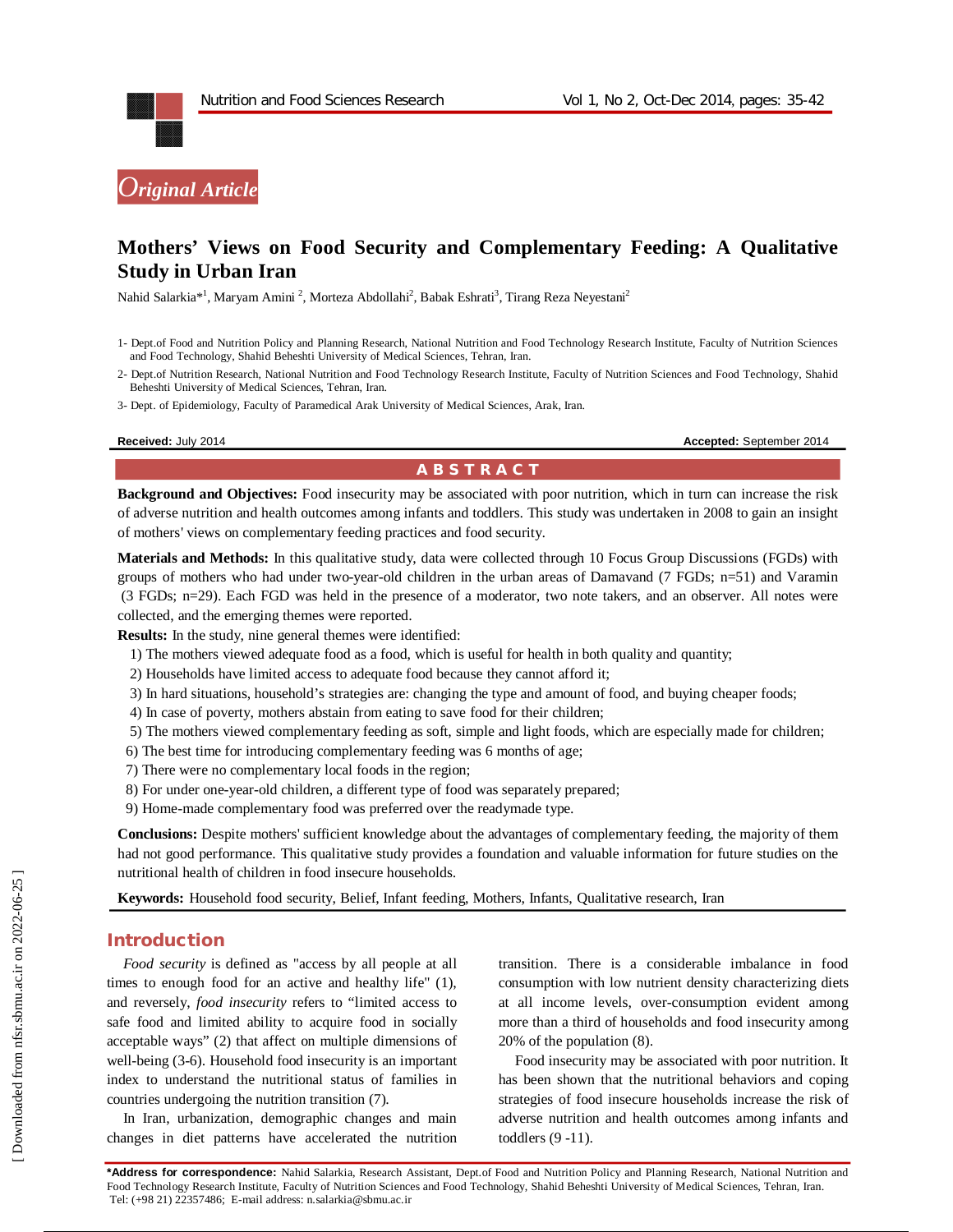It is established that a proper diet is vital for early childhood growth and development. Complementary feeding, the stage at which foods other than breast milk or formula starts, completes the nutrients the infants get regarding energy, fat and protein (12-14). The period of complementary feeding, starting at ages 4 to 6, is one of the most critical times for preventing malnutrition. Growth faltering is most evident during this period, particularly during the first phase of complementary feeding (6-12 months) when food of low nutrient density begins to replace breast milk or formula (15, 16).

Complementary foods must provide at least 30% of the needs of children according to the Recommended Dietary Allowances (RDA) (17). The process of complementary feeding (i.e. gradual introduction of food to the child's diet) is highly considered in many studies (18). Based on the World Health Organization (WHO) and UNICEF guidelines, complementary feeding using appropriate available local foods for infants and children is a priority (19). One of the causes of attention to the common local food is its wide availability and low cost (20).

More recent reports on childhood malnutrition in Iran show that it still exists as a health problem (21-24). The most up-to-date national report on childhood malnutrition shows that 7.7, 15.5 and 4.3% of under 2 children are underweight, stunted and wasted, respectively (25). Obesity prevalence reported 5% for under 5-year-olds (26).

Qualitative approach is capable of gaining more comprehensive and in-depth information (27-29). Focus groups, as a form of group interviewing, have been widely used in health promotion and nutrition research combined with other qualitative and quantitative methods. Focus groups are usually used for exploring motivations, and generation of hypotheses and ideas about new theories (28). In addition, it was widely argued that qualitative measures of food security are necessary, as a proper indicator, and should be included in every effort to describe food security (30). The qualitative measures incorporate as essential elements the perceptions of food insecurity by the most affected people, those who have directly experienced these conditions. They are more direct measures of food insecurity than other proxy measures (30).

An understanding of mother's experience of food insecurity is necessary for better assessment of the effect of food insecurity on children's health and well-being (31).

Because of limited information about mothers' views on complementary feeding and food security, as well as the priority and importance of these two topics in the population of Damavand and Varamin and the relatively high prevalence of malnutrition of infants in these two regions (25, 32), this study was done by qualitative method to explore mothers' perception about complementary feeding and household food insecurity in depth.

# **Materials and Methods**

This qualitative study was performed in 2008 on mothers having under 2 years old children in the urban areas of Damavand and Varamin, located in the Northern and Southern Tehran, respectively. Focus group discussion (FGD) with semi-structure interview schedule was used in this study. Eighty mothers were invited by the health staff based on the households' reports in the health centers. FGDs were set in the health centers or related hospitals in the morning shifts in the absence of health staff.

This study was approved by the National Nutrition and Food Technology Research Institute's Ethics Committee. Each participant signed a letter of informed consent. The participants were informed on the aims of the study. They knew that their voices were recorded. They were also assured that their names and wordings would not be revealed to anybody.

Discussion questionnaire guide was designed based on the research objective. Research team (all were nutritionists) consisted of one moderator, two note takers, and one researcher. The person selected as the moderator was flexible, open-minded, good listener, and able to establish a report with the participants and make them talk easily. The note takers were swift and accurate in writing. The researcher watched what happened but had no active part in it. Team members had already trained in techniques of data collection and detailed documentation. Each FGD was held with 6 to 10 participants, and each session lasted 45 to 60 minutes. FGDs were taped by a digital recorder, and simultaneously transcribed verbatim. During the discussions, member checking was done to get assured of true and complete understanding of the participants' ideas. Immediately after each session, team members completed their transcriptions by rereading and filling the blanks according to the tape recorder and transcribed discussions. At the end of each FGD some gifts were presented to the participants. Data collection continued until reaching saturation, which means no new idea or comment from the FGDs was gained. The study process and analysis has been recorded completely.

In order to investigate the validity of the study, it was tried to ensure the accountability, conformability and dependability by simultaneously investigating in the region using triangulation methods. Dependability criteria were completed with concurrently conducting FGDs and indepth interviews with key informants. For completing conformability, the methods of the study were regularly discussed with consultants and experts in qualitative studies.

**For data analysis,** a transcript-based analysis (33) was used, which involved reading through the transcripts and field notes, looking for emerging themes. During the analysis, the notes including non-verbal cues and some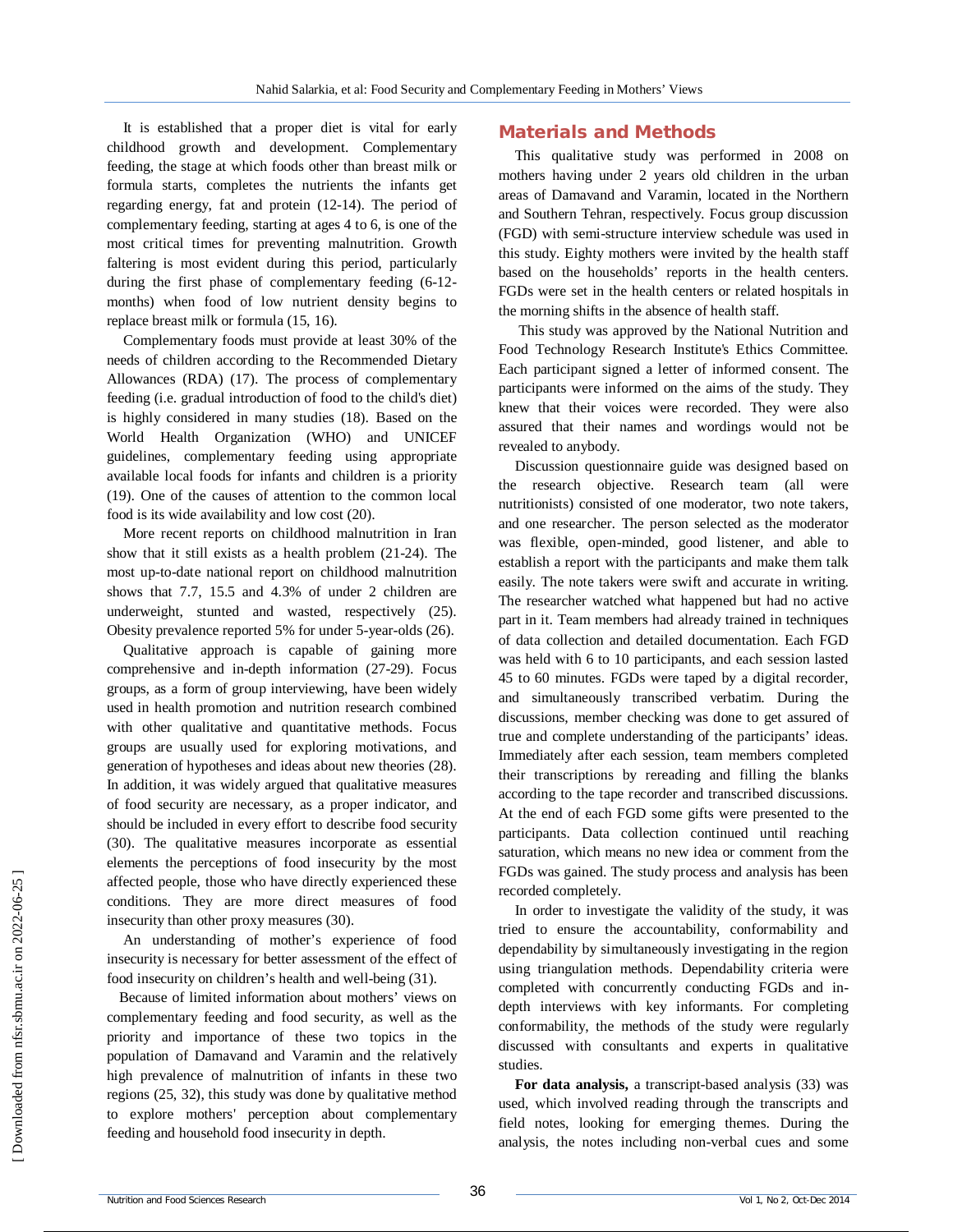meaningful motions of the participants like head nodding, surprise, pauses, laughter, anger, discomfort and so on were used to help to clarify and complete the record transcribing. Then coding categories were developed, and data were coded and sorted into coded categories. Diagrams were constructed to represent patterns and relationships in the data. Coding proceeded towards the development of categories, themes or major constructs. The codes were words, expressions, other chunks of data. We used colored pencils to identify closely linked material. Data analysis and interpretation process are shown in Fig. 1.



Figure 1: Data analysis and interpretation process

# **Results**

There were 80 mothers who participated in the FGDs. Ten FGD sessions were arranged with groups of mothers who

had less than 2 years old children in the urban areas of Damavand and Varamin. Characteristics of the study participants are presented in Table 1.

Most of the mothers (91.8%) were housewives with a mean age of 28.5±6.0 years. 44% had primary education. The total of 9 general themes on the mothers' perception about food security (4 themes) and complementary feeding practices (5 themes) were obtained.

|                               | <b>FGD</b>     | <b>FGD</b>     | <b>FGD</b>     |
|-------------------------------|----------------|----------------|----------------|
|                               | (Damavand)     | (Varamin)      | (Total)        |
|                               | $N = 51$       | $N=29$         | $N=80$         |
| Number of session             |                | 3              | 10             |
| Mother age, year              | $28.1 \pm 5.8$ | $29.2 \pm 6.4$ | $28.5 \pm 6.0$ |
| $(\text{mean} \pm \text{SD})$ |                |                |                |
| Child age, months             | $13.1 \pm 7.4$ | $15.1 + 5.7$   | $14.3 \pm 6.4$ |
| $(\text{mean}\pm S\text{D})$  |                |                |                |
| Family size '3-4', $(\%)$     | 49.7           | 51.5           | 50.5           |
| Mother education. (%)         |                |                |                |
| Ilitrate/elementary           | 36.2           | 51.8           | 44.0           |
| Secondry school               | 28.9           | 26.6           | 27.8           |
| deploma/above                 | 34.9           | 21.6           | 28.2           |
| Mother occupation,            |                |                |                |
| housewife, (%)                | 92.7           | 91.0           | 91.8           |

**Table1.** Characteristics of the study participants

Four themes on the mothers' perception about food security are shown in Table 2.

#### **Theme 1: Adequate food is a food, which is useful for health in both quality and quantity.**

In reply to the question "*What is mothers' view about adequate food?"*, the majority of the participants mentioned: *"a food that is useful for health" and "a food, which has meat"*. A few of the participants stated vegetables, pasta and different kinds of stews as examples of *adequate food*.

In reply to the question *"How much should be eaten (as adequate food)?*", some of the participants answered *meat twelve times a month*, *rice three times a week*, and *bread every day*. In reply to the question: *"Regarding the adequate food, which one is more important; quality or quantity?",* the majority of the participants said both were important. *"We eat a lot."* was said by one participant.

|  |  |  | Table 2. Key findings from the Focus Group Discussion (FGD) mothers on food security |  |  |
|--|--|--|--------------------------------------------------------------------------------------|--|--|
|  |  |  |                                                                                      |  |  |

|   | Category                                                     | Theme                                                                                                                                                                                 |
|---|--------------------------------------------------------------|---------------------------------------------------------------------------------------------------------------------------------------------------------------------------------------|
|   | Adequate food , in terms of<br>dietary quality, and quantity | According to the mothers' statements, adequate food is a food, which is useful for health in<br>both quantity and quality.                                                            |
| 2 | Access to adequate food                                      | The mothers considered that households have limited access to adequate food because they<br>could not afford it                                                                       |
| 3 | Households' strategies in case of<br>hard situation          | The FGD mothers reported that household's strategies are: changing the type and amount of<br>food and buying cheaper foods.                                                           |
| 4 | Households' strategies in case of<br>poverty                 | The participants expressed that the mothers abstain from eating to save food for their<br>children. Other coping behaviors are: missing of a whole meal or reducing the size of meal. |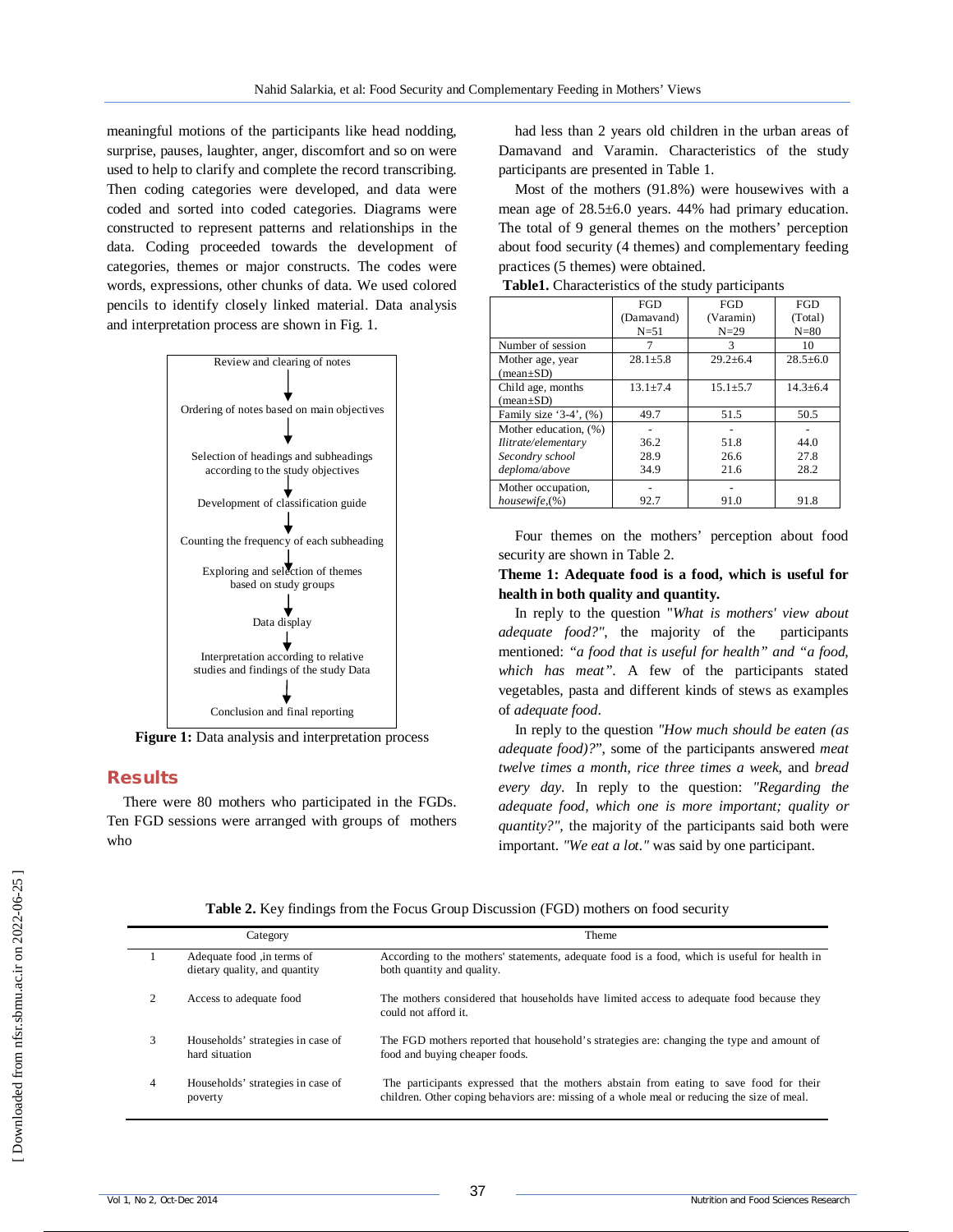#### **Theme 2: Households have limited access to adequate food because they could not afford it.**

Focus group mothers mentioned that households always worry not having enough adequate food to eat.

In reply to the question: *"Do households have access to adequate foods?",* most of the participants mentioned that they were not able to eat adequate and preferred foods such as meat and vegetables more than twice a week because they could not afford them. A few made negative reply. Other replies were as follows: *"Less than once or twice a week"* and *"It depends on the situation"*. A few of the participants by referring to other expenses implicitly made a negative reply; for example, one participant said: *"Nobody can eat red meat once a week"*.

A few confessed that in some occasions, say when they have guest or in celebrations.

# **Theme 3: In case of exposure to hard situations, household's strategies are: changing the type and amount of food, and buying cheaper foods.**

In response to the questions: *"What are the households' strategies in hard situations such as diseases, family's bad situation, loss of job, problems with housing, and lack of resources and enough money for food?,* most of them answered that at first, they would change type of food, then its amount, and at the end, they would buy cheaper foods.

A few said that the head of household would work harder. These statements were mentioned other participants: *"eat only bread", "eat rice", "eat bread and potatoes ", "borrow money", " cook something easy (cheap)", "buy (foods) in installment", "buy potatoes which is cheaper", "eat bread and milk", and "eat egg and potatoes".*

**Theme 4: In case of poverty, mothers abstain from eating to save food for their children. Other coping behaviors are: missing of a whole meal or reducing the size of each meal.**

In reply to the question: *"Do households omit main meals in case of poverty?", s*ome made a positive and some made a negative reply. The majority of the participants expressed that, in case of exposure to poverty, mostly the mothers would abstain from eating to save food for their children. Many of the participants mentioned that, in poverty, they would also miss of a whole meal or reduce the size of meal.

A few mentioned, in that case, both father and mother would abstain from eating to save food for their children.

Five general themes associated with complementary feeding were obtained, which are shown in Table 3.

**Table 3.** Key findings from the FGD mothers on complementary feeding

|   | Category                                                         | Theme                                                                                                                                                                      |
|---|------------------------------------------------------------------|----------------------------------------------------------------------------------------------------------------------------------------------------------------------------|
|   | Definition of complementary<br>feeding in mothers' view          | The mothers considered complementary feeding as a simple, light, soft and dilute diet,<br>which is prepared specifically for the infant.                                   |
| 2 | The age to begin complementary<br>feeding and the justifications | The mothers reported age of 6 months as the age to begin complementary feeding.<br>Inadequate breast milk and baby's hunger was the reason to begin complementary feeding. |
| 3 | The foods given to the infant as<br>the local diets              | According to the mothers' statements, there are no specific or local diets in this region.                                                                                 |
| 4 | Preparing individual meals for<br>children under one year        | Separate meal was prepared for children under one year.                                                                                                                    |

# **Theme 1: The mothers considered complementary feeding as a simple, light, soft and dilute diet, which is prepared specifically for the infant.**

The mothers participating in the group discussions considered complementary feeding as a simple, light, soft and dilute diet, which is prepared specifically for the infant. A few described complementary feeding as *"the food recommended on the vaccination card"* and *"the things all give to the babies"*. Many mothers mentioned porridge, and a few pointed to eggs, almond porridge, mashed potatoes and pumpkin as the complementary foods. A few also named biscuit and milk. Any of the followings were mentioned by one of the mothers as a complementary food: *"rice milk, dates, banana, lentils,* 

banana milk, soft rice with meat, butter, rice water, fruit *puree and starch"*. A small number of rural women noted Cerelac as a complementary food. A few described complementary foods as a kind of meal called *"snack"* to which the child's stomach must get used to in the future.

### **Theme 2: The mothers reported age of 6 months as the age to begin complementary feeding.**

Most of the mothers reported age of 6 months as the age to begin complementary feeding. They expressed *"inadequate breast milk and baby's hunger"* as the reason to begin complementary feeding. A few had begun complementary feeding before the age of six months. In response to the question: *"Why do you give the infant complementary food",* most of the mothers did not express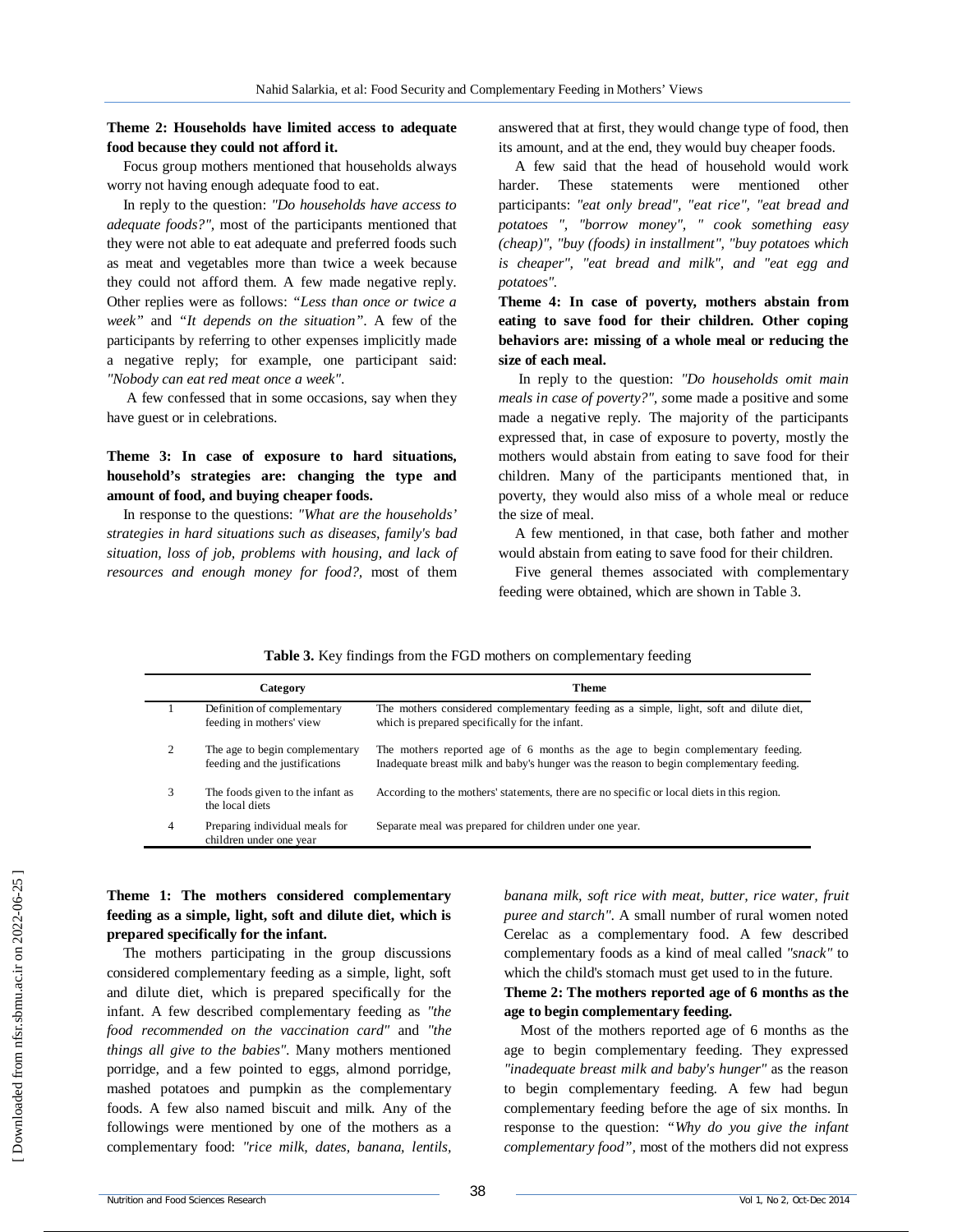any opinion in this regard, and only some stated that the mother's breast milk does not meet the baby's requirements, thus the baby remains hungry. Some reported preventing baby's hunger, getting full enough, baby's growth, and increased baby's requirements to more food and vitamins as the reason to begin complementary feeding. A few mentioned that the babies are weak, their stomach must get familiar to food and they need to have strong bones. Any of the followings were stated by one of the mothers: *"breast milk is a kind of beverage"*, *"breast milk helps to satisfy thirst", "in order to get strength",* and *"recommendations for complementary feeding by health house and physician"*. Half of the mothers reported porridge as the first complementary feeding. A few of them pointed out almond porridge, rice water and Cerelac. Also a few considered "Biscuit Madar" as the first complementary food. Soup, fruit juice and egg were each mentioned by different mothers as a complementary food. More than half of the mothers pointed to soup as *"a complementary food"*. Some of them pointed to natural fruit juice, porridge, almond porridge, boiled potatoes, meat and muscle extract, broth, eggs and soft rice with meat and chicken. A few mentioned rice milk, pottage, lentils, beans and bananas. Cooked carrots, vegetable juices, rice water, industrial juices, family meal, food stew, yogurt, pasteurized milk diluted with water were each mentioned by one of the mothers as other complementary foods. Most of the mothers mentioned the following in response to the question: *"Why you give complementary food to the child"*: "baby's hunger" and "inadequate breast milk".

#### **Theme 3: There are no specific or local diets in this region.**

According to the mothers' statements, there were no specific or local diets in these regions, and the mothers followed usual recipes and used available foods to cook complementary meals for their baby.

# **Theme 4: Separate meal is prepared for the under oneyear-old children.**

About half of the mothers prepared separate meal for their child. Most of the mothers did not express any comment about *"For how many meals they would prepare a complementary food?"*. A few mothers would prepare the complementary food for 2 meals a day. A less few would prepare it for 2-3 meals. Preparing 3 meals for 2 days was each mentioned by one mother. Most of the mothers did not respond to the question: *"How you would keep the child's complementary food*?" A few mothers would keep the baby's food in the refrigerator. One expressed that she would dispose of the remaining food.

**Theme 5: The mothers preferred homemade complementary food rather than processed food as the former is healthier and safer.** 

Almost all of the mothers preferred homemade complementary food rather than processed food. Only one of the mothers would prefer processed food to homemade one, and justified her opinion as there are nutrients and vitamins in the processed food. On the other hand, more than half of the mothers stated that homemade food is healthier, better, cleaner, and safer. A few stated: *"They know what is in the homemade food; as this type of food is fresh, and made of natural materials*". A few considered homemade complementary food full of nutrients (such as protein, etc.) and long standing vitamins. A few mothers expressed their reason for not using processed complementary food as: *"Processed food contains preservatives and additives; it may be expired or stale"*. A few also stated that processed food contains a lot of sugar. *"It is not nutritious", "The baby will puff up" and "Processed food is like formula"* were each expressed by different mothers as a reason for not using processed complementary food.

# **Discussion**

To our knowledge, this is the first qualitative study of the exploration of mothers' views about food security and complementary feeding in Iran.

The findings of the present study showed that although mothers were aware of the benefits of complementary feeding, appropriate age to introduce complementary feeding, and its quality and quantity (34), they did not practice it correctly.

Focus group mothers reported that in case of exposure to hard situations such as diseases, family's bad situation, loss of job, problems with housing, and lack of resources and enough money for food, the households would change the type and amount of food, and buy cheaper foods. According to the findings of the present study, in case of poverty, mothers abstain from eating to save food for their children; they would also miss of a whole meal or reduce the size of each meal. They mentioned that these situations effect on their food choice, preferences and practices to provide an adequate and healthy complementary food for their infants. These findings are in line with previous studies that showed the importance of the role of mothers' behavior and strategies to provide adequate food for their children (35).

In addition, in consistent with a qualitative study conducted by Lindsay on low-income mothers in Argentina, the results indicated that mothers' child feeding beliefs are influenced by the financial concerns and issues of the households' food insecurity (36). Research with food-insecure household revealed the parents' strategies used to manage the food access of household's members (37).

According to the mothers' perception, they all provided an acceptable definition of child complementary feeding.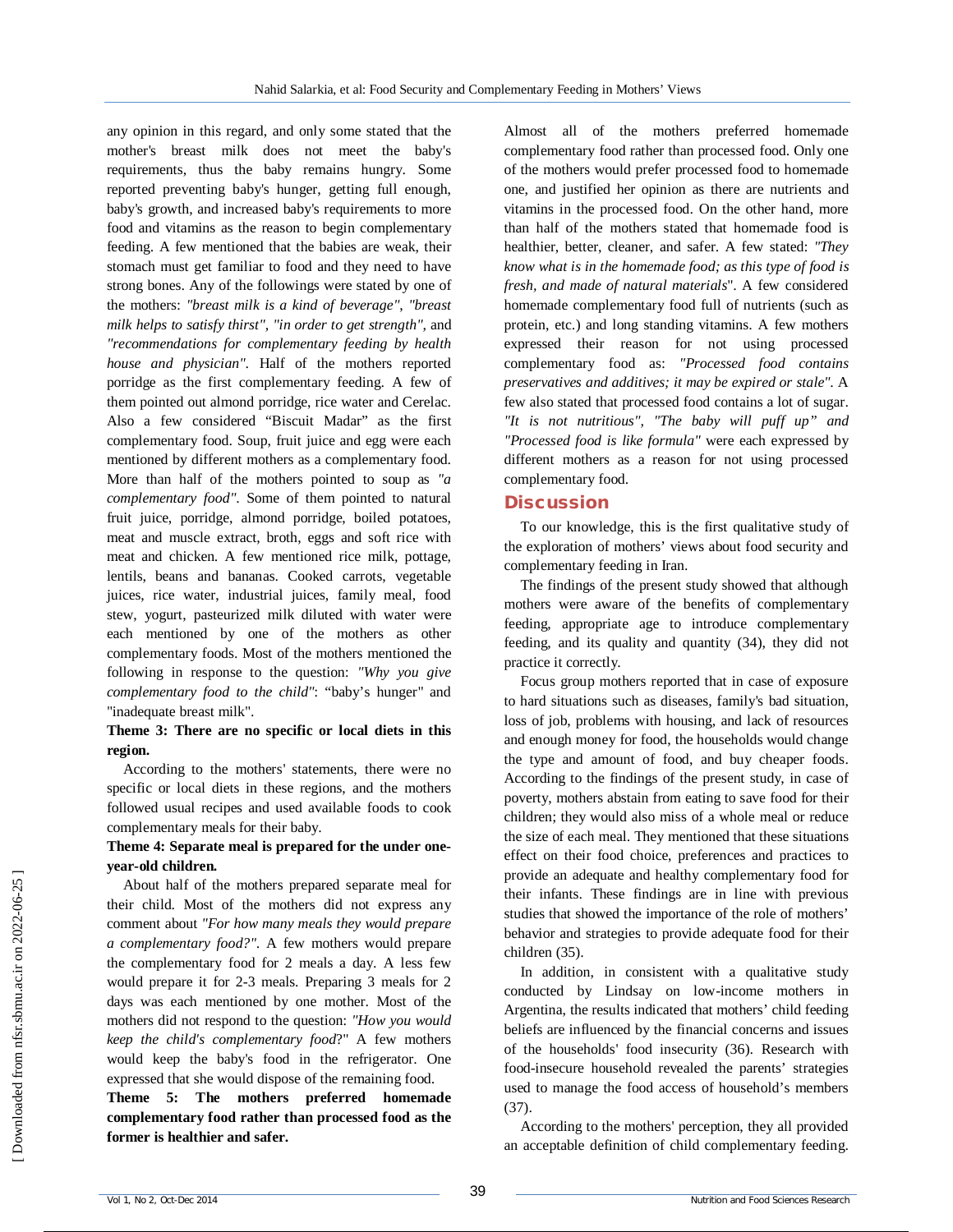In other words, mothers participating in the study had sufficient knowledge in this regard (34). In the mothers' view, complementary feeding was a simple, light, soft and dilute diet such as dilute soup, porridge and almond porridge, which is prepared specifically for the infant. Kruger and Gericke expressed that the soft puree were given to the children due to their soft tissue, filling properties, nutritional value and availability (13). However, Williams & Pinnington found that the participants had little information about complementary feeding of children (38).

In the present study, the age of initiating complementary feeding was six months, as recommended. But this finding is different with that of other recent studies. In a study conducted by Katiyar in India, complementary feeding in the majority of the urban children started before 6 months of age and continued for 2 years (39). Sellen in Tanzania, during group discussions with the mothers, stated that the patterns of weaning and starting complementary feeding were influenced by seasonal variation so that some of the mothers stopped breastfeeding and began complementary food at the end of the monsoon rains (4). Kruger also in group interviews with mothers of children under two years-old declared that the appropriate age for introduction of complementary foods to children is 3 months old. Most of the participants were giving solid foods to their children between 2 to 3 months of age; they had little information about the appropriate age of introducing solid food to children (13). The qualitative study by Castle in Mali, Africa showed that only difference between the two groups of mothers with healthy children and children with malnutrition was in their manner of feeding their children. Although many of the mothers of healthy children did not give complementary food to their children until nine to 10 months of age, the mothers of children with malnutrition were more likely to give their children an early complementary food (41). In the study by Saka in Turkey, prior to the age of 6 months was stated to be appropriate for initiation of complementary food (42).

Based on the participants' statements, there was no region-specific or local complementary food in this region. However, based on the WHO and UNICEF guidelines, complementary feeding using appropriate available local foods for infants and children is a priority (19). Among the causes of attention to the common local food at any region are its wide availability and low cost, as well as the mother's indigenous culture to use it (20).

According to the findings of the present study, the mothers prepared separate meals for their children. But in Kruger's study, the children's food was prepared in separate dishes because of religious and cultural reasons such as different methods of cooking and the time needed for eating as compared to adults. Furthermore, they

believed that eating from one dish would have negative impacts on the child. Attention to cultural beliefs about food selection and cooking methods of complementary food was quite clear and evident (13).

In the present study, the mothers preferred homemade complementary food rather than processed food as the former is healthier and safer. In Kruger's study, in order to observe the health, the mothers prepared and gave soft puree to their children because of their soft tissue, filling properties, nutritional value and availability at home but they did not have a good performance to prepare those appropriately $(13)$ . However, based on the study by Igbedioh in Nigeria, the mothers used processed complementary food due to its high quality, reasonable price and availability, as well as the recommendation of hospital (43).

This study has some limitations. First, although caregivers such as grandmothers and fathers would play a key role and they should have been approached, the study was not designed to explore the fathers' views but grandmothers participated in our study as caregivers, and the results of their views have been presented in our previous paper (44). Second, mothers from different demographic backgrounds participated in the discussion groups. Despite the potential effect of the subjects from a range of demographic backgrounds, we were not aiming at exploring the effect of socio-demographic factors. Third, we wanted the health staff to invite all mothers who had under two-year-old children based on the households' reports in the health centers. As we did not consider any exclusion criteria for recruitment of the mothers, we supposed they could be as representative of the mothers in the area. However, we do not know if all of the invited mothers accepted to take part in the study.

#### **Conclusion**

The findings of this study showed that mothers were aware of the benefits of complementary feeding, and consider it as their duty and try to perform it as it is possible for them in these regions.

Revision of the current guidelines for nutritional programs in order to correct the existing deficiencies in children's complementary feeding and policy making for implementation of supporting programs for mothers' empowerment in food insecure households are recommended, in this population.

This qualitative study provides a foundation for the further exploration of the relation between household food insecurity and child's well-being. It further gives valuable information for future studies on the nutritional health of children in food insecure households.

### **Acknowledgements**

This paper is from a research project that was supported by funding from the National Nutrition and Food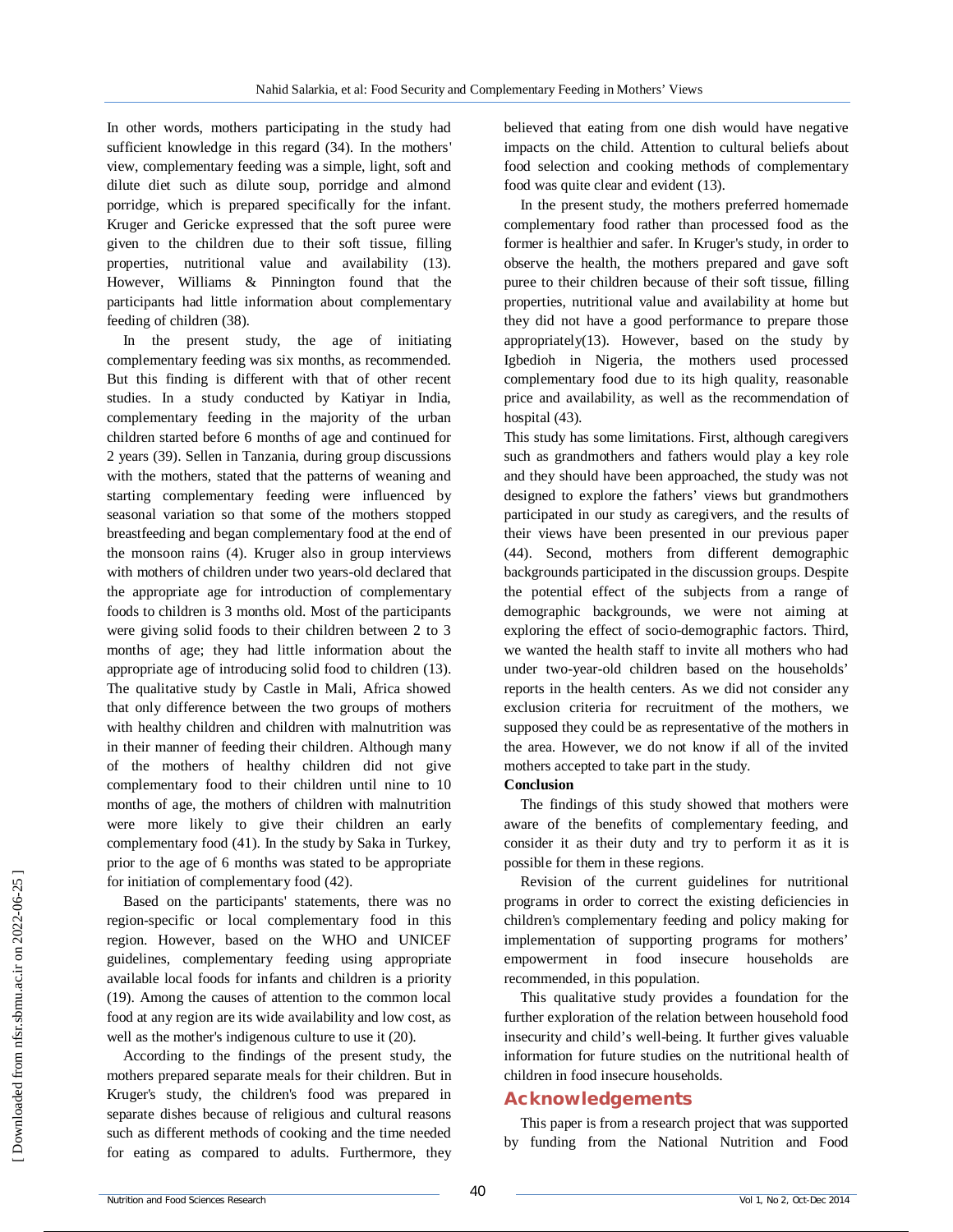Technology Research Institute, as a primary part of a PhD dissertation, in which the first author is the PhD by research candidate. The authors wish to thank Maryam Eslami-Amirabadi, Telma Zowghi, Monireh Dadkhah-Piraghaj, Homa Heidari and Nasrin Hosseinpoor for their contribution in data collection.

### **Financial disclosure**

We have no financial relationships relevant to this article, nor do we have conflicts of interest to disclose.

#### **Funding/Support**

National Nutrition and Food Technology Research Institute

#### **References**

- 1. Radimer K. Measurement of household food security in the USA and other industrialized countries. Public Health Nutrition 2002; 5(6A): 859-864.
- 2. United States Department of Agriculture. Food Security in the United States: Definitions of Hunger and Food Security. Economic Research Service 2006.
- 3. Reid LL. The consequences of food insecurity for child wellbeing: An analysis of children's school achievement, psychological well-being and health. IL: Joint Center for Poverty Research. JCPR, Working Paper 137, Chicago, USA 2000.
- 4. Coleman-Jensen A, Nord M, Andrews M, Carlson S. Household food security in the United States in 2011. US Dept of Agricult Econ Res Serv 2012; ERR-141:1–26
- 5. Food and Agriculture Organization. Rome Declaration on World Food Security, World Food Summit. Rome: FAO, 1996.
- 6. Wolfe WS, Frongillo EA. Building household food-security measurement tools from the ground up. Food Nutr Bull 2001; 22:5–12.
- 7. Cook JT, Frank DA, Berkowitz C, Black MM, Casey PH, Cutts DB, Meyers AF, Zaldivar N, Skalicky A, Levenson S, Heeren T, Nord M. Food insecurity is associated with adverse health outcomes among human infants and toddlers. J Nutr 2004; 134(6): 1432-1438.
- 8. Ghassemi H, Harrison G, Mohammad K. An accelerated nutrition transition in Iran. Public Health Nutr 2002; 5: 149-55.
- 9. Olson CM. Nutrition and health outcomes associated with food insecurity and hunger. J Nutr 1999; 129(2S Supl.): 521S-524S.
- 10. Ortiz LP. Health conditions for mothers and infants in Ceara. An assessment of the information system for mothers. Rev Bras Estud Popul 1990; 7(1):54-73.
- 11. Kursmark M, Weitzman M. Recent findings concerning childhood food insecurity. Curr Opin Clin Nutr Metab Care 2009; 12(3):310-316.
- 12. Gartner LM, Morton J, Lawrence RA, Naylor AJ, O'Hare D, Schanler RJ, et al. Breastfeeding and the use of human milk. Pediatrics: 2005; 115(2):496-506.
- 13. Kruger R, Gericke GJ. A qualitative exploration of rural feeding and weaning practices, knowledge and attitudes on nutrition. Public Health Nutr 2007; 6(02): 217-23.
- 14. Summary of guiding principles for complementary feeding of the breastfed child. Standing Committee on Nutrition. SCN NEWS; 2003.
- 15. Rice AL, Sacco L, Hyder A, Black RE. Malnutrition as an underlying cause of childhood deaths associated with infectious diseases in developing countries. Bull World Health Organ 2000; 78:1207-1221.
- 16. Muller O, Krawinkel M. Malnutrition and health in developing countries. Canadian Medical Association Journal 2005; 173(3):279-286.
- 17. Brown KH, Dewey KG. Update on technical issues concerning complementary feeding of young children in Lock developing countries and implications for intervention programs. Food Nutr Bull 2003; 24(1): 5-28.
- 18. Bøhler E, Ingstad B. The struggle of weaning: Factors determining breastfeeding duration in East Bhutan. Social Science & Medicine, 1996; 43(12):1805-1815.
- 19. WHO. Global strategy for infant and young child feeding. 2003.
- 20. Malla S, Shrestha S. Complementary Feeding Practices and its Impact on Nutritional Status of under Two Old Children in Urban Areas of the Kathmandu, Nepal. J of Nepal Health Research Council 2004; 2(1): 1-4.
- 21. Motlagh ME, Kelishadi R, Amirkhani MA, Ziaoddini H, Dashti M, Aminaee T, et al. Double burden of nutritional disorders in young Iranian children: findings of a nationwide screening survey. Public Health Nutrition 2010;14(4): 605– 610.
- 22. Sharifzadeh G, Mehrjoofard H, Saghebi S. Prevalence of Malnutrition in under 6year Olds in South Khorasan, Iran. Iran Journal Pediatr 2010; 20(4):435-441.
- 23. Malekzadeh JM, Hatamipour E, Afshoon E. Protein-Energy Malnutrition in School Children of Boirahmad Rural Areas, Iran. Iranian J Publ Health 2003; 32(3): 41-46.
- 24. Gaeini A, Kashef M, Samadi A, Fallahi A. Prevalence of underweight, overweight and obesity in preschool children of Tehran, Iran. JRMS 2011; 16(6):821-827.
- 25. Ministry of health, tame. A study on micronutrient status in Iran. 2006.
- 26. Dorosty AR, Siassi F, Reilly RR. Obesity in Iranian children. Archives of Diseases in Childhood 2002; 87(5):388–391.
- 27. Krueger RA, Casey MA. Focus Groups: A Practical Guide for Applied Research. Sage Publications Inc; 2000.
- 28. Khan ME, Manderson L, Focus groups in tropical diseases research. Health Policy and Planning 1992; 7(1):56-66.
- 29. Morgan D. Successful Focus Groups: Advancing the State of the Art. Sage Publications Inc; 1993.
- 30. Kennedy, E. Qualitative Measures of Food Insecurity and Hunger. In *FAO*, pp. 165-84, 2003.
- 31. Connell CL, Lofton KL, Yadrick K, Rehner TA. Children's experiences of food insecurity can assist in understanding its effect on their well-being. J Nutr 2005; 135:1683–1690.
- 32. Ministry of health, t.a.m.e., A study on micronutrient status in Iran. 2002.
- 33. Krueger RA and Casey MA. Focus groups: A practical guide for applied research. 4th ed. Thousand Oaks, CA: Sage; 2008.